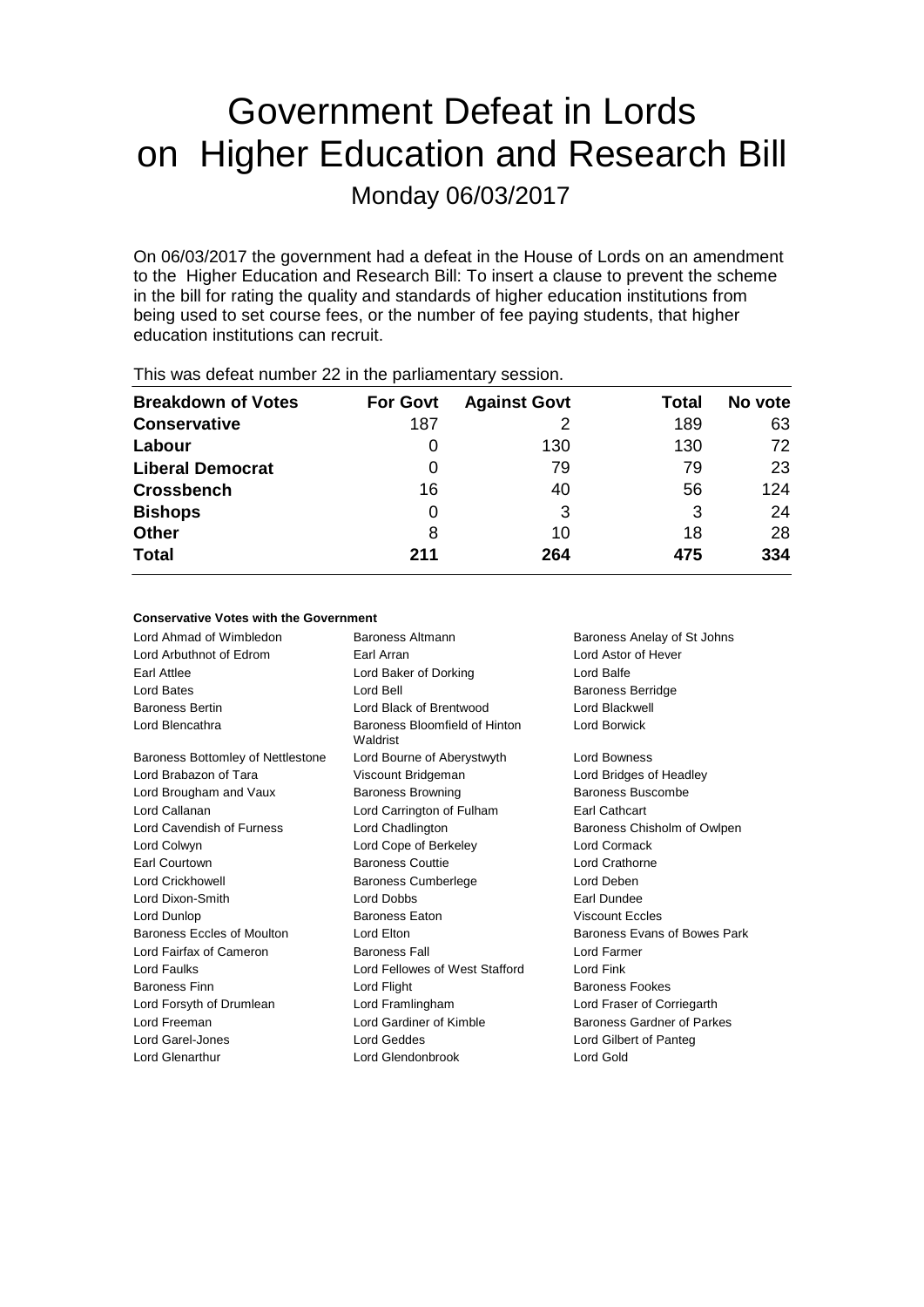Lord Green of Hurstpierpoint Lord Griffiths of Fforestfach Viscount Hailsham Lord Hamilton of Epsom **Baroness Hanham Baroness Hanham** Lord Harris of Peckham Lord Hayward Baroness Helic Lord Henley Lord Higgins **Lord Hill of Oareford** Baroness Hodgson of Abinger Lord Hodgson of Astley Abbotts Lord Holmes of Richmond Earl Home Baroness Hooper **Lord Horam Earl Howe** Earl Howe Lord Howell of Guildford Lord Hunt of Wirral Lord James of Blackheath Baroness Jenkin of Kennington Lord Keen of Elie Lord Kirkham Lord Kirkhope of Harrogate Lord Lamont of Lerwick Lord Lang of Monkton Lord Lansley **Lord Leigh of Hurley** Lord Lexden Earl Lindsay **Lord Lingfield** Earl Liverpool Lord Lingfield Earl Liverpool Marquess of Lothian **Lord Lucas** Lord Lupton Lord Lupton Lord MacGregor of Pulham Market Lord Mackay of Clashfern Lord Magan of Castletown Lord Mancroft **Baroness Manzoor** Baroness Manzoor **Lord Marland** Lord Marlesford Lord Maude of Horsham Lord McColl of Dulwich Lord McInnes of Kilwinning Baroness McIntosh of Pickering Baroness Mobarik Baroness Mone **Baroness Morris of Bolton** Lord Naseby Lord Nash Baroness Neville-Jones Baroness Neville-Rolfe Baroness Nicholson of Winterbourne Lord Northbrook Lord O'Shaughnessy Baroness O'Cathain Baroness Oppenheim-Barnes Lord Patten Baroness Pidding Lord Polak Lord Popat Lord Porter of Spalding Lord Price Lord Prior of Brampton Baroness Rawlings Baroness Redfern Viscount Ridley Lord Risby **Lord Robathan** Baroness Rock **Lord Robathan** Baroness Rock Lord Saatchi **Lord Sanderson of Bowden** Baroness Scott of Bybrook Baroness Seccombe **Earl Selborne Earl Selborne Lord Selkirk of Douglas** Lord Selsdon **Baroness Shackleton of Belgravia** Baroness Sharples Lord Sheikh **Lord Sherbourne of Didsbury** Baroness Shields Lord Shinkwin Earl Shrewsbury Lord Skelmersdale Lord Smith of Hindhead **Lord Spicer Lord Stedman-Scott Baroness Stedman-Scott** Baroness Stowell of Beeston Lord Strathclyde **Baroness Sugg** Baroness Sugg Lord Suri Lord Taylor of Holbeach Lord Trefgarne Viscount Trenchard Lord Trimble Lord True Lord Tugendhat Viscount Ullswater Baroness Verma Lord Wakeham Lord Wasserman Lord Wei Baroness Wheatcroft **Lord Whitby Baroness Wilcox Baroness Wilcox** Lord Willetts Baroness Williams of Trafford Lord Young of Cookham Viscount Younger of Leckie

Baroness Goldie Lord Goodlad Viscount Goschen

## **Conservative Votes against the Government**

Lord Norton of Louth Duke of Wellington

## **Labour Votes with the Government**

# **Labour Votes against the Government**

Baroness Andrews Baroness Armstrong of Hill Top Baroness Bakewell Lord Bassam of Brighton **Lord Beecham Baroness Billingham** Baroness Blackstone **Baroness Blood** Baroness Blood Lord Blunkett Lord Bradley Lord Brooke of Alverthorpe Lord Brookman Lord Campbell-Savours Lord Carter of Coles Lord Cashman Baroness Chakrabarti **Viscount Chandos** Chandos Lord Clark of Windermere Baroness Cohen of Pimlico **Lord Collins of Highbury** Baroness Corston Baroness Crawley Lord Cunningham of Felling Lord Davies of Stamford Lord Davies of Oldham Baroness Donaghy Lord Donoughue Baroness Drake **Lord Dubs** Lord Dubs **Lord Elder** 

Lord Evans of Watford Lord Falconer of Thoroton Baroness Farrington of Ribbleton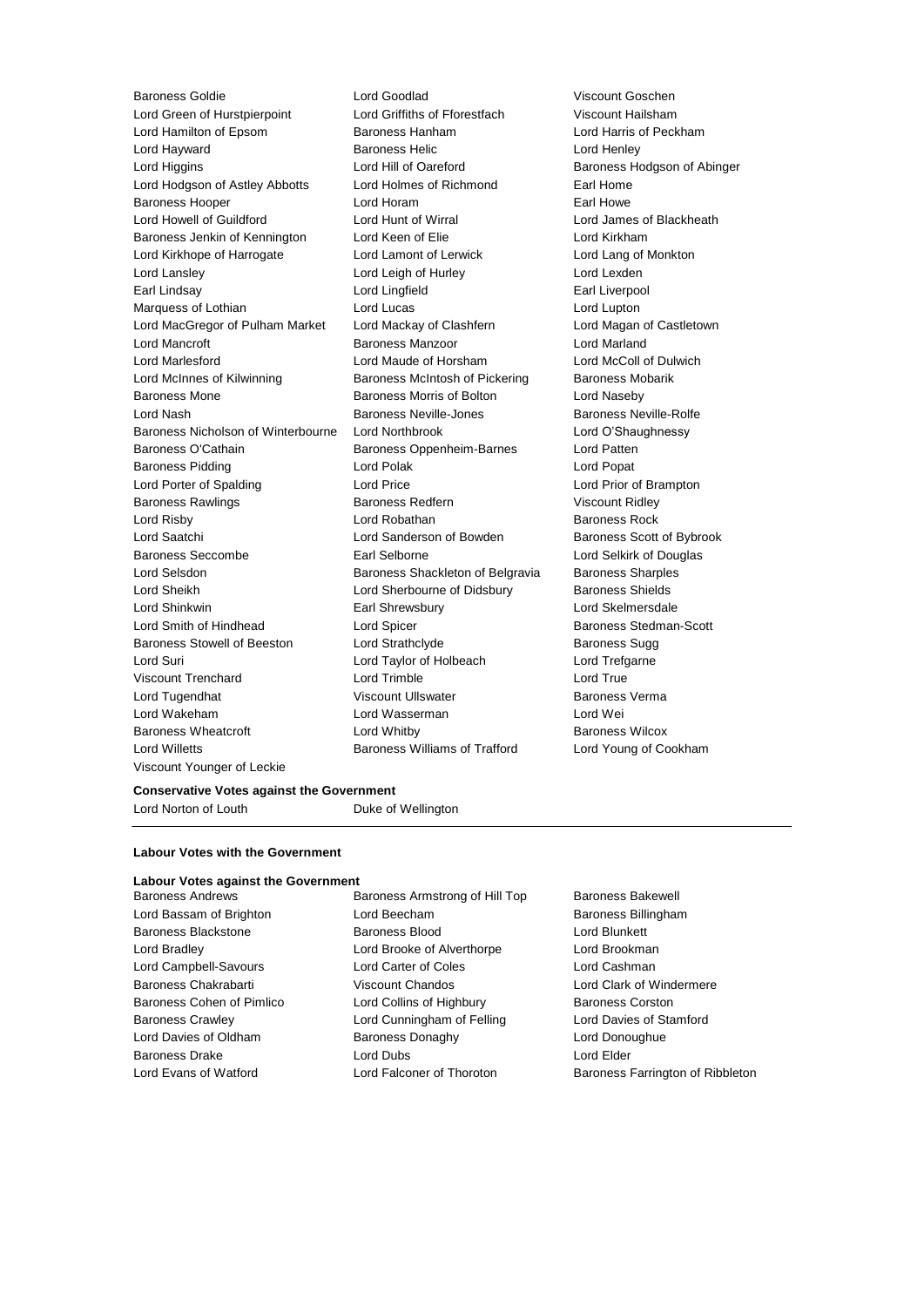Lord Giddens **Baroness Golding Lord Gordon of Strathblane** Baroness Goudie Lord Griffiths of Burry Port Lord Grocott Lord Hain Viscount Hanworth Lord Harris of Haringey Lord Harrison Lord Haskel Lord Haworth Baroness Hayter of Kentish Town Baroness Healy of Primrose Hill Baroness Henig Baroness Hilton of Eggardon Lord Hollick **Baroness Hollis of Heigham** Lord Howarth of Newport Baroness Howells of St Davids Lord Hughes of Woodside Lord Hutton of Furness **Lord Irvine of Lairg** Baroness Jay of Paddington Lord Jones **Baroness Jones of Whitchurch** Baroness Jowell Lord Judd **Lord Kennedy of Southwark** Baroness Kennedy of The Shaws Lord Kestenbaum Baroness Kinnock of Holyhead Lord Kinnock Lord Kirkhill Lord Layard Lord Lea of Crondall Lord Lennie **Baroness Liddell of Coatdyke** Lord Liddle Lord Lipsey Baroness Lister of Burtersett Lord MacKenzie of Culkein Baroness Massey of Darwen Lord Maxton Lord McAvoy Baroness McDonagh Baroness McIntosh of Hudnall Lord McKenzie of Luton Lord Mendelsohn Lord Monks Lord Moonie Lord Morgan Lord Morris of Aberavon Lord Murphy of Torfaen Baroness Nye Lord Patel of Bradford Lord Pendry Baroness Pitkeathley Lord Ponsonby of Shulbrede Lord Prescott Baroness Prosser **Baroness Australian Baroness Cuin** Baroness Ramsay of Cartvale Baroness Rebuck Lord Reid of Cardowan Lord Rooker Lord Rosser **Lord Rowlands** Baroness Royall of Blaisdon Baroness Sherlock **Viscount Simon** Baroness Smith of Gilmorehill Baroness Smith of Basildon Lord Snape Lord Soley Lord Stevenson of Balmacara Lord Stone of Blackheath Baroness Taylor of Bolton Lord Temple-Morris Baroness Thornton Lord Tomlinson Lord Touhig Lord Triesman Lord Tunnicliffe Lord Turnberg Lord Watson of Invergowrie Lord Watts Lord West of Spithead **Baroness Wheeler** Baroness Whitaker Lord Whitty Lord Woolmer of Leeds Lord Young of Norwood Green Baroness Young of Old Scone

Lord Faulkner of Worcester **Lord Foster of Bishop Auckland** Baroness Gale

# **Liberal Democrat Votes with the Government**

#### **Liberal Democrat Votes against the Government**

Baroness Barker **Lord Beith** Baroness Benjamin Baroness Bowles of Berkhamsted Lord Bradshaw Baroness Brinton Lord Bruce of Bennachie Baroness Burt of Solihull Lord Campbell of Pittenweem Lord Chidgey Lord Clement-Jones Lord Cotter Lord Dholakia **Baroness Falkner of Margravine** Lord Fearn Baroness Featherstone Lord Foster of Bath Lord Fox Baroness Garden of Frognal Lord German **Earl Glasgow** Earl Glasgow Baroness Grender Baroness Hamwee Baroness Harris of Richmond Baroness Humphreys Lord Hussain Baroness Hussein-Ece Baroness Janke **Baroness Jolly** Baroness Jolly **Lord Kirkwood of Kirkhope** Baroness Kramer Lord Lee of Trafford Lord Lester of Herne Hill Baroness Ludford **Baroness Maddock Lord Marks of Henley-on-Thames Baroness Maddock Lord Marks of Henley-on-Thames** Lord McNally Baroness Miller of Chilthorne Domer Lord Newby Baroness Northover Lord Oates Lord Paddick Lord Palmer of Childs Hill Baroness Parminter Baroness Parminter Baroness Pinnock Lord Purvis of Tweed Baroness Randerson Lord Razzall Lord Redesdale Lord Rennard Lord Roberts of Llandudno

Lord Addington Lord Ashdown of Norton-sub-Hamdon Baroness Bakewell of Hardington Mandeville